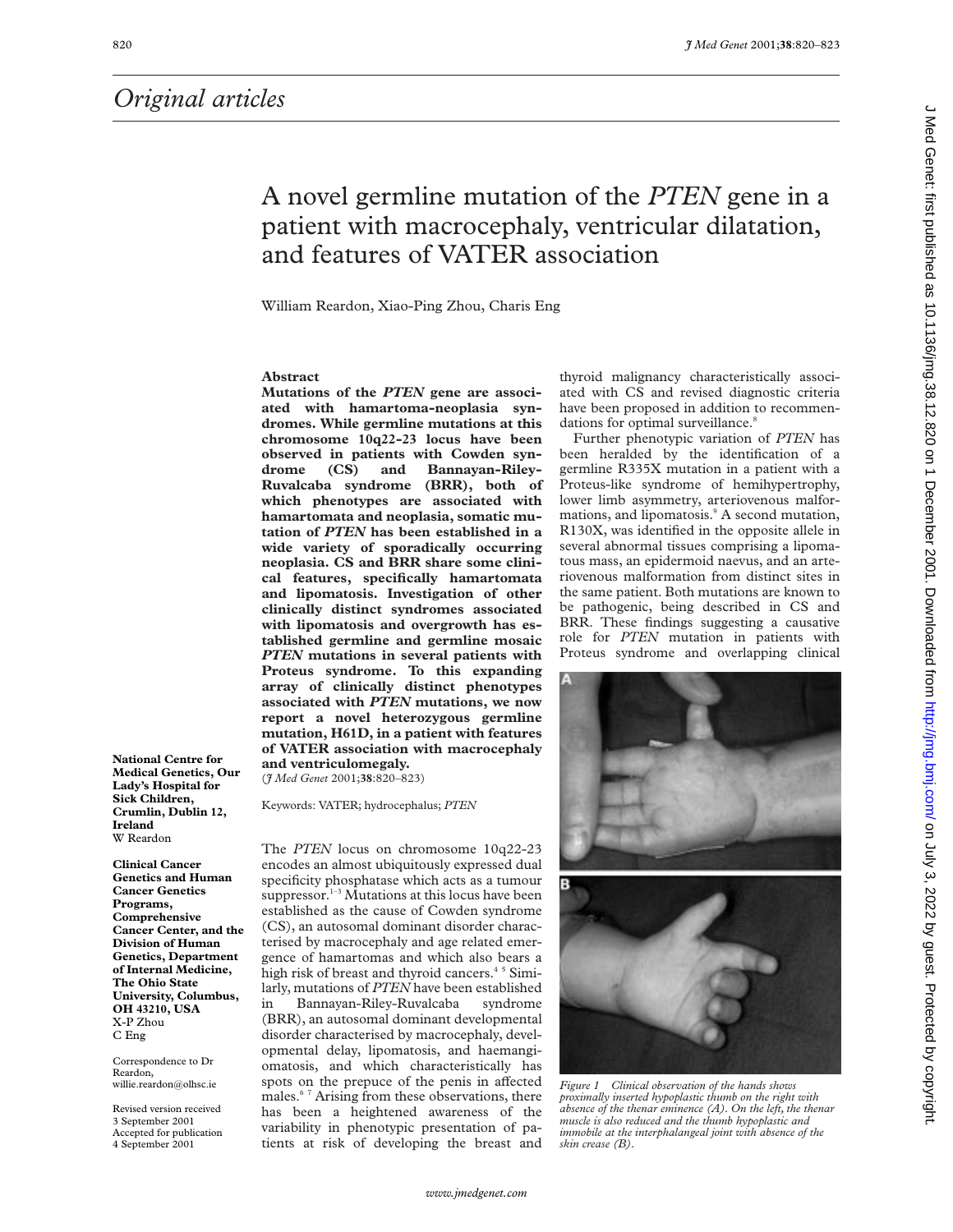

*radius and markedly reduced first metacarpal and phalanges of the thumb. Note the normal forearm bones and slight shortening of the first metacarpal and phalanges of the thumb of the left upper limb (B).*

syndromes of overgrowth have been substantiated in a recent study.<sup>10</sup>

attention to patients with an underlying diagnosis of Fanconi anaemia but whose clinical presentation was of VATER association with hydrocephalus.<sup>11-14</sup> Similarly, reports of affected sibs with the VATER-hydrocephalus phenotype15 16 and parental consanguinity in the parents of three affected males<sup>17</sup> support a likely autosomal recessive single gene aetiology in at least a proportion of cases with this phenotype. Moreover, increased sister chromatid exchange and increased chromosome breakage in response to alkylating agents have been reported in this phenotype, further substantiating a possible link with Fanconi



*Figure 3 Sequencing chromatogram showing the wild type (WT) and heterozygous mutant (H61D) sequence at codon 61 of PTEN.*

anaemia and, indeed, mutation of the *FAC* gene has been observed in affected twins.<sup>11 14 18</sup> However, the complex aetiology of the VATER-hydrocephalus phenotype is signalled by reports consistent with X linked inheritance<sup>18</sup> and by variations in the phenotype reported, which have included abnormal ears, branchial arch defects, aqueduct stenosis, pancreatic hypoplasia, and abnormal lung lobulation.16 17 19 Savarirayan *et al*, <sup>20</sup> in describing a case of Baller-Gerold syndrome, emphasise the potential for diagnostic error in making a diagnosis of Baller-Gerold syndrome or VACTERL association in children with this spectrum of anomalies without first excluding conditions such as Fanconi anaemia and Roberts syndrome, for which diagnostic tests are available. As recognised by Winter and Baraitser,<sup>19</sup> "it seems very likely that there is genetic heterogeneity amongst the group of infants with hydrocephaly and features of VATER". The observation we now report, of a novel *PTEN* missense mutation, H61D, in a patient with features of VATER association in whom macrocephaly and ventriculomegaly are also documented further underlines the likely genetic heterogeneity in patients with this phe-

#### **Methods and results**

#### PHENOTYPIC DESCRIPTION

A male patient, the second offspring of his non-consanguineous parents, was identified during gestation as probably having a tracheooesophageal fistula, owing to polyhydramnios and an absent stomach bubble on ultrasonography. Delivered at 37 weeks, birth weight was 2940 g (50th centile). Macrocephaly was present at birth, OFC being 37.5 cm, the 97th centile being 35 cm. Echocardiography showed a normal heart. Bilateral hand malformations were noted neonatally, specifically hypoplasia of the thumbs bilaterally with radial deviation of the hands, more marked on the right side (fig 1). Clinically, the macrocephaly has persisted. Aged 18 months, OFC is 55 cm, almost 5 cm above the 97th centile. There are no skin pigmentary signs. There are no cutaneous stigmata of CS or BRR. The external ears and anus are unremarkable.

#### INVESTIGATIONS

Radiological investigation of this patient has shown normal renal, ureteric, and bladder anatomy. There are no vertebral malformations but 13 pairs of ribs are seen. The left upper limb shows slightly small first metacarpal and phalanges of the thumb (fig 2), while on the right side the radius is hypoplastic as are the first metacarpal and the phalanges of the thumb (fig 2). Initial CT scan, aged 2 weeks, showed no evidence of ventriculomegaly, but subsequent re-evaluation by CT scan aged 3 months showed that a fullness of both lateral ventricles had developed. Subsequent monitoring has confirmed a non-progressive ventriculomegaly.

There is no evidence of craniosynostosis on *x* ray. Routine karyotype is normal. There is no heterochromatin puffing. There is no evidence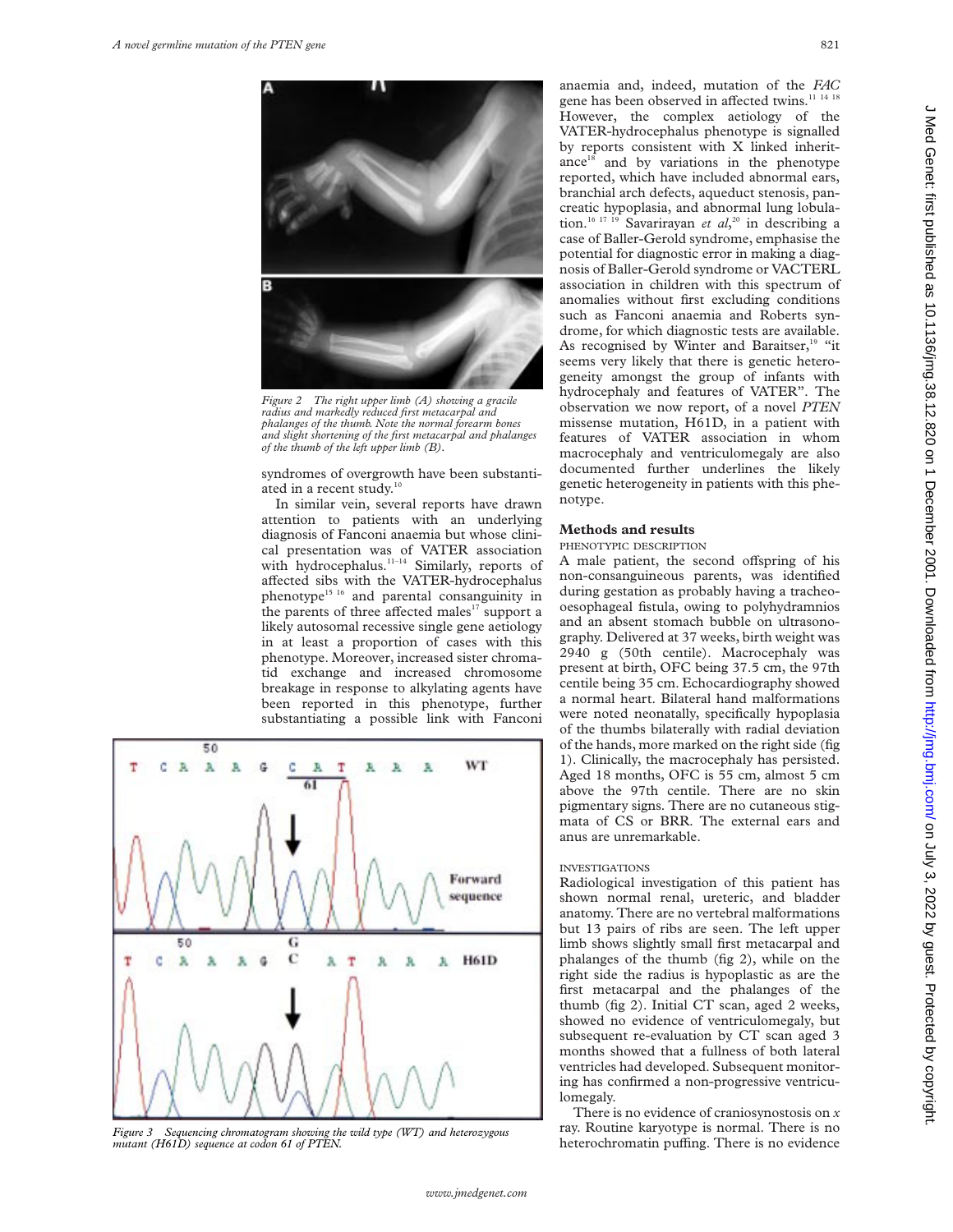#### *PTEN* ANALYSIS

Mutation analysis of the *PTEN* locus has shown a de novo germline mutation, H61D (fig 3), not present in either parent and paternity is confirmed.

#### **Discussion**

VATER association is the term given to the non-random development of vertebral, anal, radial, and renal malformations in patients with TOF or oesophageal atresia.<sup>21</sup> The wide spectrum of associated malformations can extend beyond those structures indicated in the acronym, pulmonary agenesis being a good example.<sup>22-24</sup> Patients with features of VATER association but who, in addition, have hydrocephalus do appear to represent a distinct group genetically and phenotypically. Firstly, the familiality of several reports of VATER with hydrocephalus stands in contrast to the sporadic occurrence of the VATER association devoid of hydrocephalus.<sup>11-17</sup> Secondly, the observation of cytogenetic characteristics consistent with Fanconi anaemia in several subjects with the VATER-hydrocephalus presentation $11-13$  and the identification of an FAC gene mutation in one such family<sup>14</sup> is quite distinct from uncomplicated VATER association, in which cytogenetic studies are generally unremarkable. Finally, the scope for diagnostic confusion offered by the VATERhydrocephalus phenotype, in particular with Baller-Gerold syndrome, Fanconi anaemia, and Roberts syndrome, has been underlined by the experience of several authors,<sup>11 12 15</sup> 18 20 25 2 some families having gone through the full spectrum of these diagnostic entities before the true diagnosis became apparent. $13$ 

Against this backdrop, we now report a novel *PTEN* germline mutation in a patient with macrocephaly, ventriculomegaly, TOF, and bilateral radial hand anomalies. While the subject of this report does not represent a classical example of VATER association, he does significantly resemble those patients described with the VATER-hydrocephalus phenotype. Previous observations in patients with *PTEN* mutations have established that macrocephaly is a frequent feature rather than an exception among that cohort. <sup>8</sup> However, nothing in previously published reports of *PTEN* mutation has suggested that alteration at this locus might offer an explanation for TOF and radial malformations in patients with a VATERventriculomegaly phenotype. Accordingly, we have had to consider the possibility that our observation of *PTEN* mutation in this patient is a chance finding of no aetiological significance. However, several lines of evidence argue against such an interpretation.

Asymmetrical limb malformations have been seen in those cases of Proteus syndrome and clinically overlapping malformation syndromes in which a range of mutations at the *PTEN* locus have been described.<sup>9 10</sup> Given the ubiquitous expression pattern of *PTEN* in human tissue <sup>3</sup> and during embryonic and fetal

development $27$  allied to these limb malformations in the patients described with Proteus syndrome and *PTEN* mutation,<sup>9 10</sup> it seems plausible that there may be other phenotypes of *PTEN* mutation associated with limb malformation. Missense mutations comprise 20% of the *PTEN* mutational spectrum among CS and BRR patients <sup>5</sup> and are also described in association with Proteus and clinically overlapping syndromes.<sup>9 10</sup> There are approximately 22 different missense mutations in *PTEN* reported to date.10 28 So far, every missense mutation is believed to be pathogenic and at least eight have been shown to be phosphatase dead (complete loss of wild type phosphatase activity).29 Of these 22 missense mutations, 16 lie within the first five exons. Those within the phosphatase core motif disrupt phosphatase function probably by a dominant negative mechanism.30 The particular missense mutation which we describe, arising as a new genetic event in this report, has not been previously described. However, there are strong grounds to suggest that this mutation is pathogenic. Firstly, the mutation is in exon 3, which already harbours four other missense mutations, three of which are in close proximity to this mutation (to date, there are no germline truncating mutations in exon 3).<sup>5 28</sup> Secondly, the H to D substitution, representing the replacement of a heterocyclic basic hydrophilic amino acid by an aliphatic, polar, acidic dicarboxylic amino acid, is a non-conservative change. Indeed, a different missense mutation at codon 61, H61R, has been shown to be phosphatase dead in functional assays.30 Thirdly, exon 3 encodes part of the tensin and auxilin homology domain. Thus, disruption of this highly conserved domain would probably cause disruption of cell adhesion and cell motility. Therefore, we would suggest that this germline *PTEN* mutation is highly likely to be pathogenic and has caused the clinical features in this patient, including the VATER-hydrocephalus association.

The VATER-hydrocephalus phenotype offers particular diagnostic and counselling challenges to the clinical geneticist and, as exemplified by the experiences of several authors, can be confusing. Based on our experience in this case, analysis of *PTEN* may prove to be instructive in a larger series of such cases and may ultimately prove useful in identifying the aetiology in a proportion of patients with this heterogeneous phenotype.

<sup>1</sup> Li Y, Yen C, Podsypanina K, Bose S, Wang S, Puc J, Maliaresis C, Rodgers L, McCombie R, Bigner SH, Giovanella BC, Ittman M, Tycko B, Hibshoosh H, Wigler MH, Parsons R. *PTEN*, a putative protein tyrosine phosphatase gene mutated in human brain, breast and prostate cancer. *Science* 1997;**275**:1943-7.

<sup>2</sup> Li DM, Sun H. TEP1, encoded by a candidate tumour suppressor locus, is a novel protein tyrosine phosphatase regu-lated by transforming growth factor B. *Cancer Res* 1997;**57**: 2124-9.

<sup>3</sup> Steck PA, Pershpuse MA, Jasser SA, Yung WKA, Lin H, Ligon AH, Langford LA, Baumgard ML, Hattier T, Davis T, Frye C, Hu R, Swedlund B, Teng DHF, Tavtigian SV. Identification of a candidate tumour suppressor gene, *MMAC1,* at chromosome 10q23.3 that is mutated in mul-

tiple advanced cancers. *Nat Genet* 1997;**15**:356-62. 4 Liaw D, Marsh DJ, Li J, Dahia PLM, Wang SI, Zheng Z, Bose S, Call KM, Tsou HC, Peacocke M, Eng C, Parsons